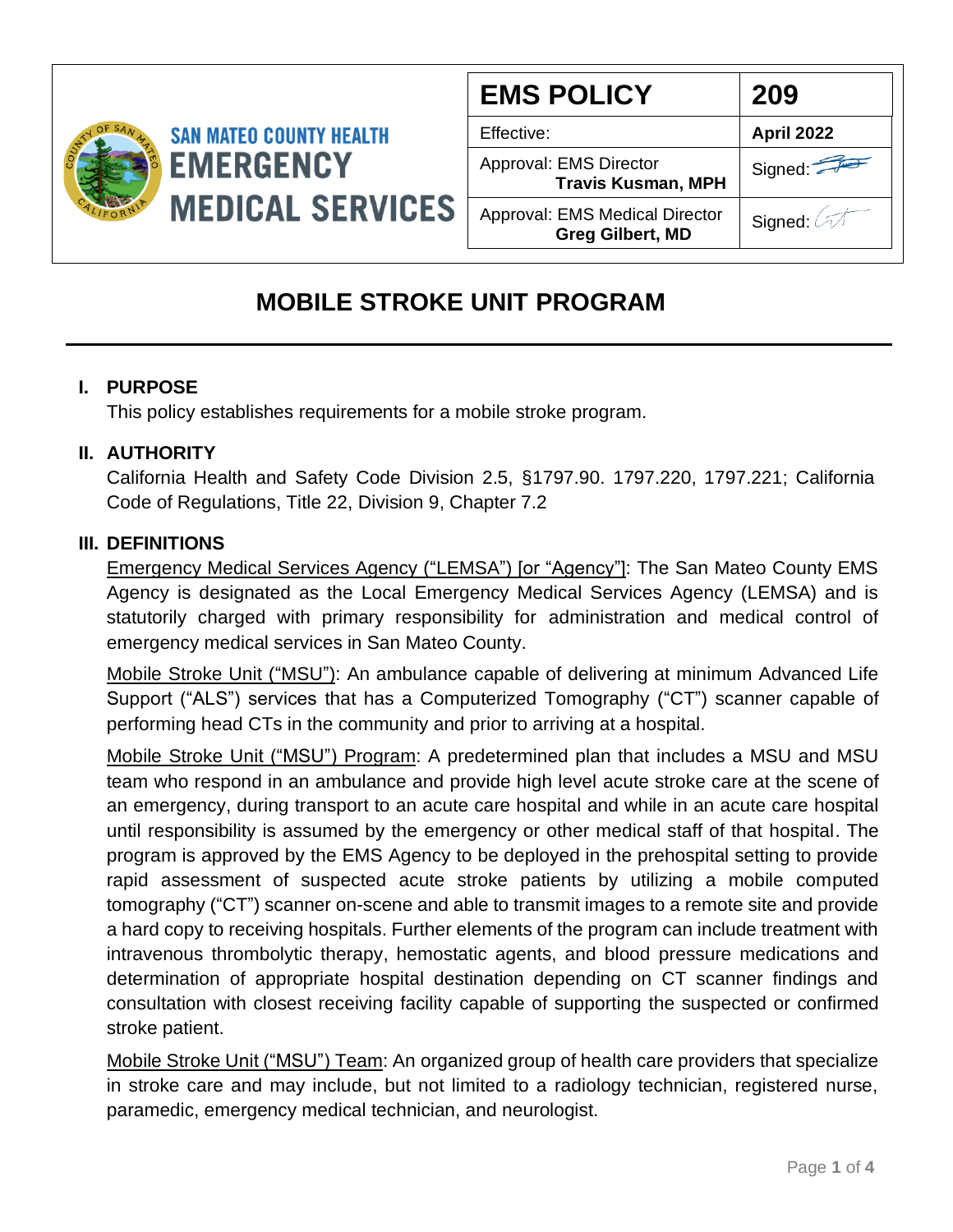

| <b>EMS POLICY</b>                                                | 209        |
|------------------------------------------------------------------|------------|
| Effective:                                                       | April 2022 |
| Approval: EMS Director<br><b>Travis Kusman, MPH</b>              | Signed:    |
| <b>Approval: EMS Medical Director</b><br><b>Greg Gilbert, MD</b> | Signed:    |

#### **IV. MOBILE STROKE PROGRAM REQUIREMENTS**

- A. A mobile stroke program shall meet the following requirements:
	- 1. Be approved by LEMSA.
	- 2. Possess a physical response unit specially configured and suitable for the delivery of MSU services that has been appropriately authorized as emergency response vehicle by the California Highway Patrol and LEMSA.
	- 3. Designate a program Medical Director who shall be responsible for the functions of the MSU. The MSU Program Medical Director shall be a physician on hospital staff at a San Mateo County hospital, licensed in the State of California, and Board Certified in Neurology, Neurosurgery, or Neuroradiology by the American Board of Medical Specialties.
	- 4. Designate a Program Manager who shall be responsible for ensuring timely and accurate data collection and who works with the MSU Program Medical Director to develop a data collection process and a quality improvement program.
	- 5. MSU shall be staffed with a minimum of one (1) stroke trained nurse, one (1) emergency medical technician or paramedic, and one (1) CT technician. A stroke neurologist may also be included as part of the team. Neurology services may be provided in person or via telemedicine consult.
	- 6. Implement a quality improvement ("QI") program for program monitoring and evaluation. Program results shall be shared with LEMSA and San Mateo County Stroke QI Committee quarterly, or when requested.
	- 7. Transport patients to the closest appropriate stroke facility based on LEMSA protocols, regardless of the results of patient evaluation or treatment rendered by MSU, unless redirected by receiving facility.
	- 8. Provide copies of all staff evaluation, lab results, electronic health records, and imaging to the receiving hospital upon delivery of the patient.
	- 9. MSU Program shall develop activation, dispatch and longitudinal patient-care integration procedures in collaboration with the Authorized San Mateo County EMS Provider in each exclusive operating area in which the MSU delivers service and Public Safety Communications, which are subject to LEMSA approval.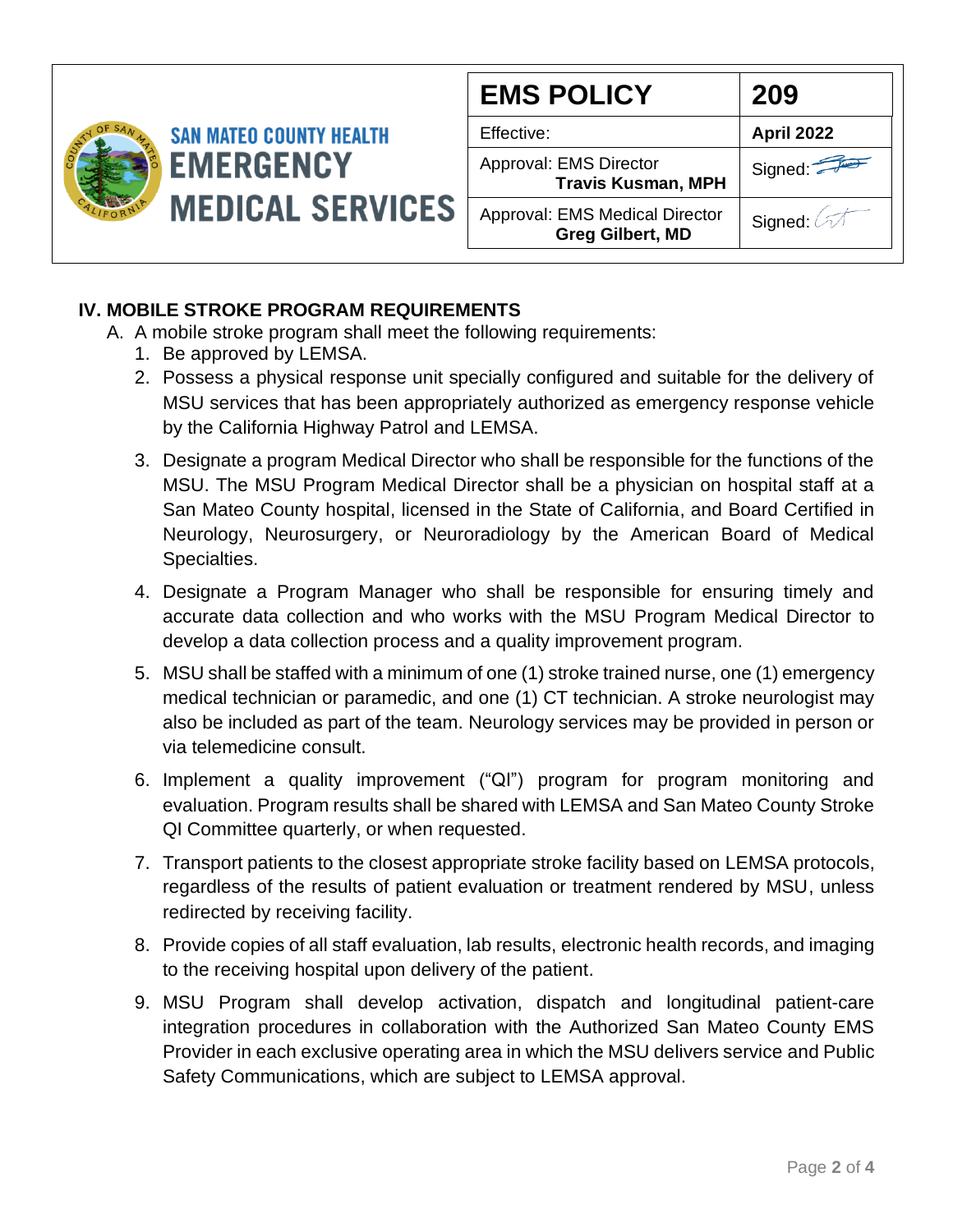

| <b>EMS POLICY</b>                                         | 209               |
|-----------------------------------------------------------|-------------------|
| Effective:                                                | <b>April 2022</b> |
| Approval: EMS Director<br><b>Travis Kusman, MPH</b>       | Signed:           |
| Approval: EMS Medical Director<br><b>Greg Gilbert, MD</b> | Signed: 2         |

- 10.A written agreement between MSU Program and each exclusive operating area provider in which MSU will operate shall be executed, which is subject to LEMSA approval. The agreement shall address, at minimum, the following:
	- a. Staffing
	- b. Billing
	- c. Documentation Sharing
	- d. Insurance and Indemnity
- B. MSU Program shall develop policies and procedures that address patient care, include the following and are subject to LEMSA approval:
	- 1. Patient assessment and identification of patients requiring MSU services;
	- 2. indications for CT procedures for transmission and reporting;
	- 3. indications and contraindications for IV thrombolytic therapy (based on current American Heart Association/American Stroke Association guidelines);
	- 4. documentation of all evaluation and treatment (including lab results and copies of imaging); and
	- 5. reporting of adverse events.
- C. MSU Program shall develop policies that address data collection, dispatch, and interaction between staff of MSU and the 9-1-1 jurisdictional ambulance provider and first responders, which are subject to LEMSA approval.

# **V. MOBILE STROKE PROGRAM APPROVAL**

- A. MSU Programs shall submit a letter of intent to LEMSA outlining the following:
	- 1. Qualifications of the composition of MSU program;
	- 2. Proposed response area;
	- 3. Deployment and dispatch plan for integration with the 9-1-1 jurisdictional provider; and
	- 4. Data collection and quality improvement process.
- B. Institutional Review Board approvals from all participating hospitals are to be shared with LEMSA.
- C. If MSU will be used to transport stroke patients, submit a copy of the written agreement with the 9-1-1 jurisdictional provider/ EOA provider.